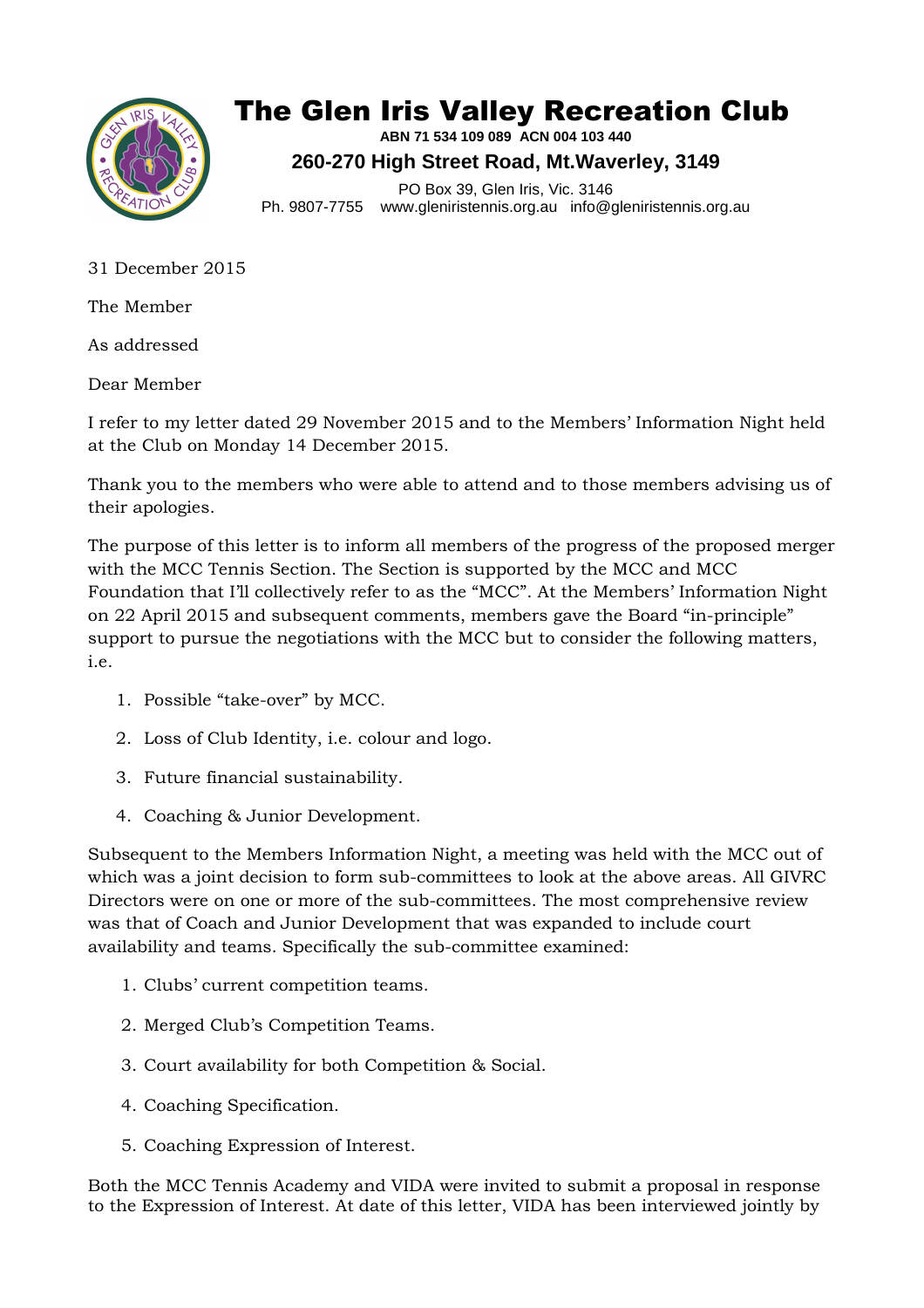MCC and GIVRC. No decision has been made, at this stage, in relation to the preferred coaching provider should the Merger be approved.

MCC is undertaking a due diligence on GIVRC's occupation at High Street Road. In support, GIVRC has provided the Riversdale Lease together with information relating to:

- 1. The exercise of the option for the 25 year period from September 2013.
- 2. The 2013 rent review dispute with Riversdale.
- 3. The application of the Retail Leases Act 2003 to the Lease option exercised by GIVRC.

Simultaneously, with the development of the coaching specification, MCC prepared a draft Merger Agreement for consideration by GIVRC. Your Board retained Maddocks to advise GIVRC Directors in relation to the draft. The Merger Agreement will be the document that GIVRC Members will ultimately consider and vote on at a future General Meeting. GIVRC provided initial comments on the draft that MCC responded to positively. While there are some issues still requiring resolution the Merger Agreement has the following major clauses:

- 1. New Name being the **MCC-Glen Iris Valley Tennis Club**.
- 2. Establishment of Joint Committee. The Committee comprising 3 representatives from the Club and 3 representatives from the MCC. The Committee would review; (a) The management of the Lease with the Riversdale Golf Club.
	- (b) Membership matters including subscriptions and categories,
	- (c) Implementation of any Site Development Plan.

Decisions of the Committee would require a unanimous vote.

- 3. Assignment of the Riversdale Lease to the MCC Foundation. MCC Foundation would concurrently grant a sub-lease to the Club on the substantially the same terms and conditions as the Lease.
- 4. Merger Costs.

MCC Foundation to reimburse GIVRC for reasonable costs associated with it obtaining advice in relation to the Merger Agreement.

- 5. Licence for the Club to use MCC Name, Initials, & Logo.
- 6. Operational & Administrative Support. If requested by the Club, MCC to provide management, operations, maintenance, and administrative support and assistance. Offer access to Club Members the use of facilities and resources at the MCG for meetings, social events and fund-raising opportunities.
- 7. Financial Support.
	- (a) In the first 3 years, pay an amount equal to the difference between \$30,000 and the aggregate subscriptions paid by former MCC Tennis Members.
	- (b) Upon signing of the Agreement, a grant of \$75,000 for the purposes of lighting courts 1 to 4 inclusive.
	- (c) Payment to players representing the Club in a grade of competition approved by the MCC.
	- (d) Payment to the Club, the remaining cash assets held by the MCC Tennis Section.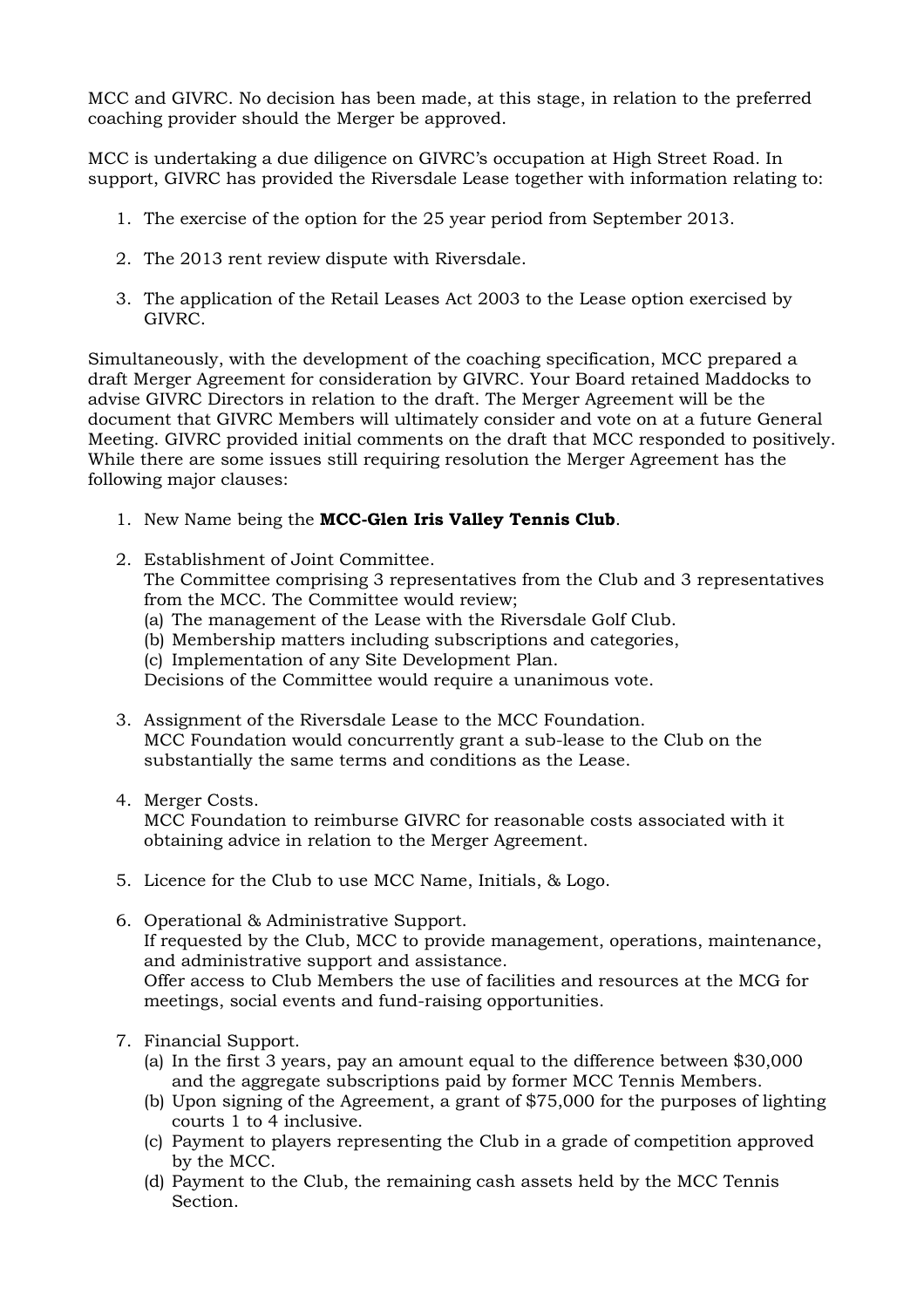- (e) Other payments to the Club determined by the MCC in its discretion.
- 8. Subscription Rates.

Rates for former members of the MCC Tennis Section being 1st year-\$150, 2nd Year-\$180, and 3rd Year-\$210. The current MCC Tennis Section subscriptions are half that of GIVRC. The "stepped" subscriptions will reach the current GIVRC subscriptions in 3 years and will assist the new Club by transferring as many MCC Tennis Section Members as possible.

- 9. Proposed Constitution for MCC-Glen Iris Valley Tennis Club. This is being prepared and will be circulated to members for comment in advance of any formal consideration of the Merger Agreement. GIVRC is currently constituted as a Company limited by Guarantee. The existing Memorandum & Articles of Association (as amended) date back to 1923. An Incorporated Association for the new Club is considered a more appropriate entity for a sporting Club.
- 10.Tennis & Membership Plan.

This is being prepared and will be circulated to members for comment in advance of any formal consideration of the Merger Agreement. The Plan is the "vision" for the new Club going forward in terms membership, capital expenditure etc.

An emerging issue that has recently arisen for the MCC and been brought to GIVRC's attention is that MCC Tennis Section's permissive occupancy at the St Kilda Road Reserve will conclude in January 2016. This has raised an urgent issue for the MCC Tennis Section having access to courts for its members and, more particularly, for its Pennant Teams playing in the 2016 Tennis Victoria Winter Competition. Together with MCC's due diligence on the High Street Road site referred to earlier, an access period of 6 months to 30 June 2016 is being proposed in the draft Merger Agreement. This would allow the MCC to field Pennant Teams from High Street Road.

A General Meeting of GIVRC Members will consider the Merger Agreement but not before a draft Constitution and Tennis & Membership Plan have been circulated to members for their comments.

I, or the Board members listed below, can be contacted should you require further information or clarification on the merger proposal thus far.

Yours sincerely

÷,

Peter Gillieron President 0416 003 340

Brett Allen Vice President 0402 304 055

Rajesh Chawla Treasurer